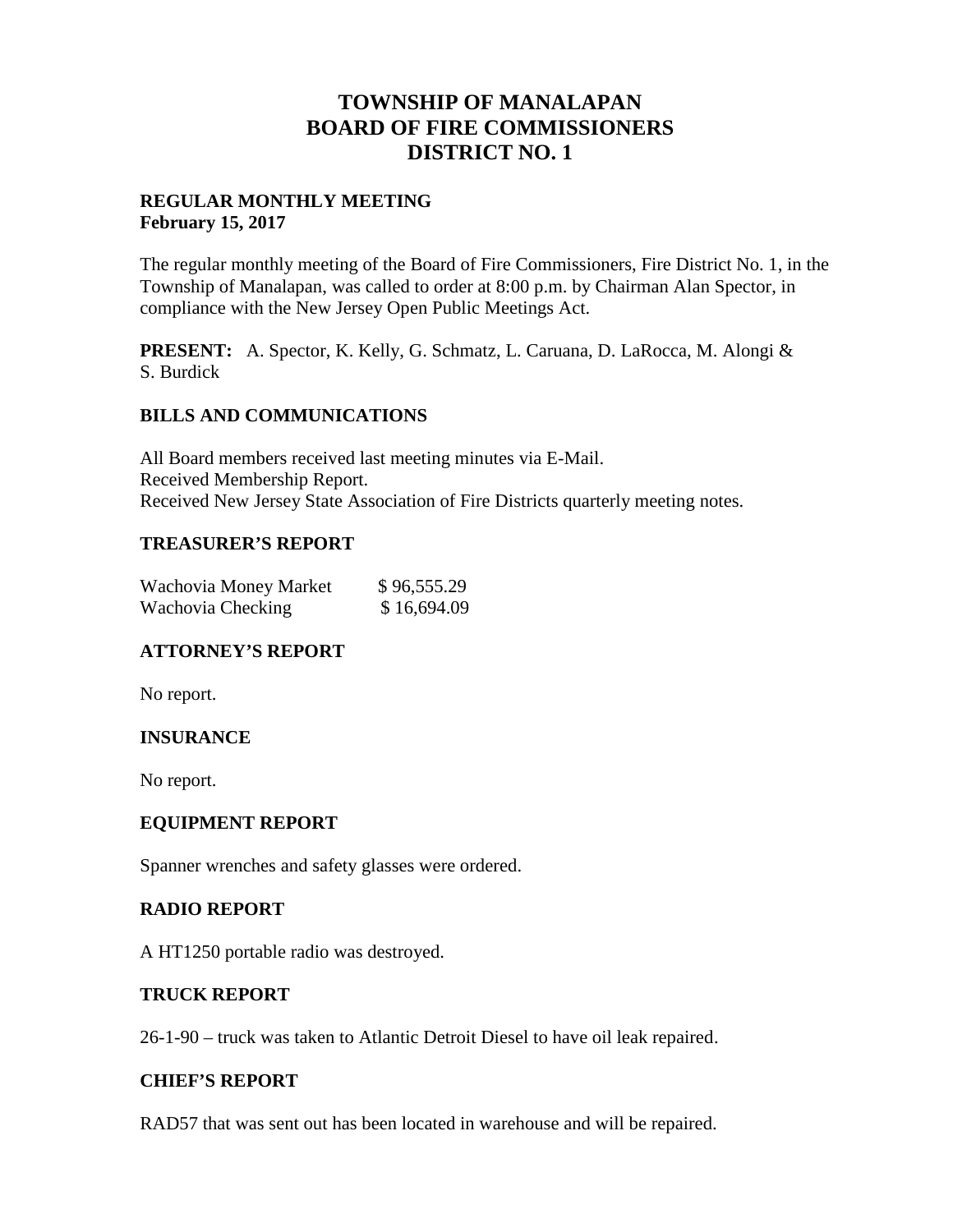# **ASSOCIATION REPORT**

No report.

# **TRUSTEES' REPORT**

No report.

#### **OLD BUSINESS**

See attached.

#### **NEW BUSINESS**

Commissioner Schmatz made a motion to pay all vouchers; this was seconded by Commissioner LaRocca. All voted aye.

Mike Alongi requested chargers for the Chief's trucks; will look into solar chargers.

Commissioner Schmatz made a motion not to exceed \$450 to purchase 4 sets of knee pads; this was seconded by Commissioner Kelly. All voted aye.

Commissioner Kelly made a motion not to exceed \$375 to purchase 3 safety locks for the Chief vehicles; this was seconded by Commissioner Schmatz. All voted aye.

Commissioner Spector made a motion for \$913 to renew main house generator maintenance contract with Cooper Power Systems; this was seconded by Commissioner Schmatz. All voted aye.

Meeting opened to the public at 8:22 P.M.

A motion was made by Commissioner Spector to adjourn; it was seconded by Commissioner Kelly and all voted aye.

Meeting adjourned at 8:24 P.M.

Respectfully submitted, Kenneth Kelly, Clerk